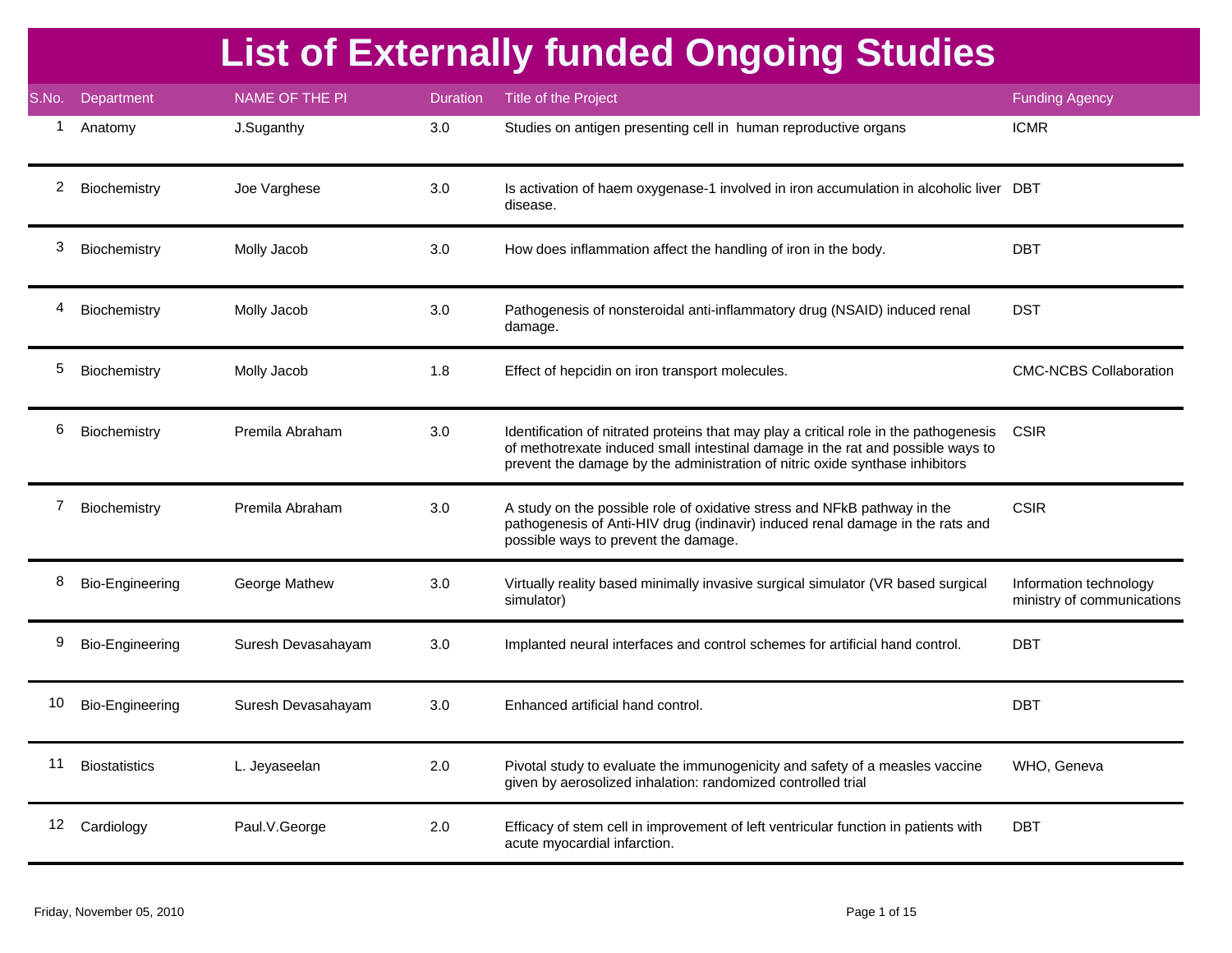| S.No. | Department     | <b>NAME OF THE PI</b>    | <b>Duration</b> | Title of the Project                                                                                                                                                                                                                                                      | <b>Funding Agency</b>                                    |
|-------|----------------|--------------------------|-----------------|---------------------------------------------------------------------------------------------------------------------------------------------------------------------------------------------------------------------------------------------------------------------------|----------------------------------------------------------|
| 13    | Cardiology I   | Jacob Jose/Kuryan George | 1.0             | A study of cardiovascular disease related lifestyle and their behavioural<br>determinants among different population groups in India.                                                                                                                                     | <b>ICMR</b>                                              |
|       | 14 CHAD        | Anuradha Bose            | 0.10            | Randomised, double blind, placebo controlled trial to evaluate the safety and<br>immunogenicity of peru 15 vaccine given simulatenously with measles in healthy<br>Indian infants                                                                                         | International vaccine<br>institute, seoul, Korea         |
|       | 15 CHAD        | Muniraj                  | 2.3             | Repeat zonal level tuberculin survey for estimating annual risk of tuberculosis<br>infection (South Zone)                                                                                                                                                                 | Central TB Division Via.<br><b>National Tuberculosis</b> |
|       | 16 CHAD        | Reginald George Alex     | 1.0             | Collection of clinical sample sets: sputum, blood and urine, from patients<br>potentially infected with Mycobacterium Tuberculosis                                                                                                                                        | Agada Health Sciences Pvt.<br>Ltd, Chennai               |
|       | 17 CHAD        | Vinod Joseph Abraham     | 3.0             | Nodal Coordinating Unit of Satellite Centres for RF/RHD Control at CMC.                                                                                                                                                                                                   | <b>ICMR</b>                                              |
|       | 18 CHAD        | Vinod Joseph Abraham     | 3.0             | Comprehensive approaches to understand streptococcal diseases and their<br>sequelae to develop innovative strategies for diagnosis, therapy, prevention and<br>control.                                                                                                   | European Union                                           |
| 19    | Child Health I | Leni Grace Mathew        | 0.6             | Acute liver failure - a retrospective review.                                                                                                                                                                                                                             | GlaxoSmithKline                                          |
| 20    | Child Health I | Valsan Philip Verghese   | 1.0             | A Phase III, open, randomized, controlled primary vaccination study to<br>demonstrate the non-inferiority of GSK Biologicals' meningococcal serogroup<br>ACWY conjugate vaccine (GSK134612, MenACWY-TI) given intramuscularly<br>versus MencevaxTM ACWY given subcutaneo  | GlaxoSmithKline                                          |
| 21    | Child Health I | Valsan Philip Verghese   | 2.0             | A phase 3, randomized, active-controlled, double-blind trial evaluating the safety, Wyeth Pharmaceuticals Inc.<br>tolerability and immunogenicity of a 13-valent pneumococcal conjugate vaccine<br>in healthy infants given with routine pediatric vaccinations in India. |                                                          |
| 22    | Child Health I | Valsan Philip Verghese   | 1.0             | Effectiveness of Haemophilus influenzae type b (Hib) Vaccine in Vellore, India: a Johns Hopkins University<br>case control study                                                                                                                                          |                                                          |
| 23    | Child Health I | Valsan Philip Verghese   | 1.0             | A Phase III, randomized, single blind, controlled study to assess the<br>immunogenicity, safety and reactogenicity of GlaxoSmithKline (GSK) biologicals'<br>10-valent pneumococcal conjugate vaccine as a 3-dose primary immunization<br>course at 6, 10 and 14 weeks of  | GlaxoSmithKline                                          |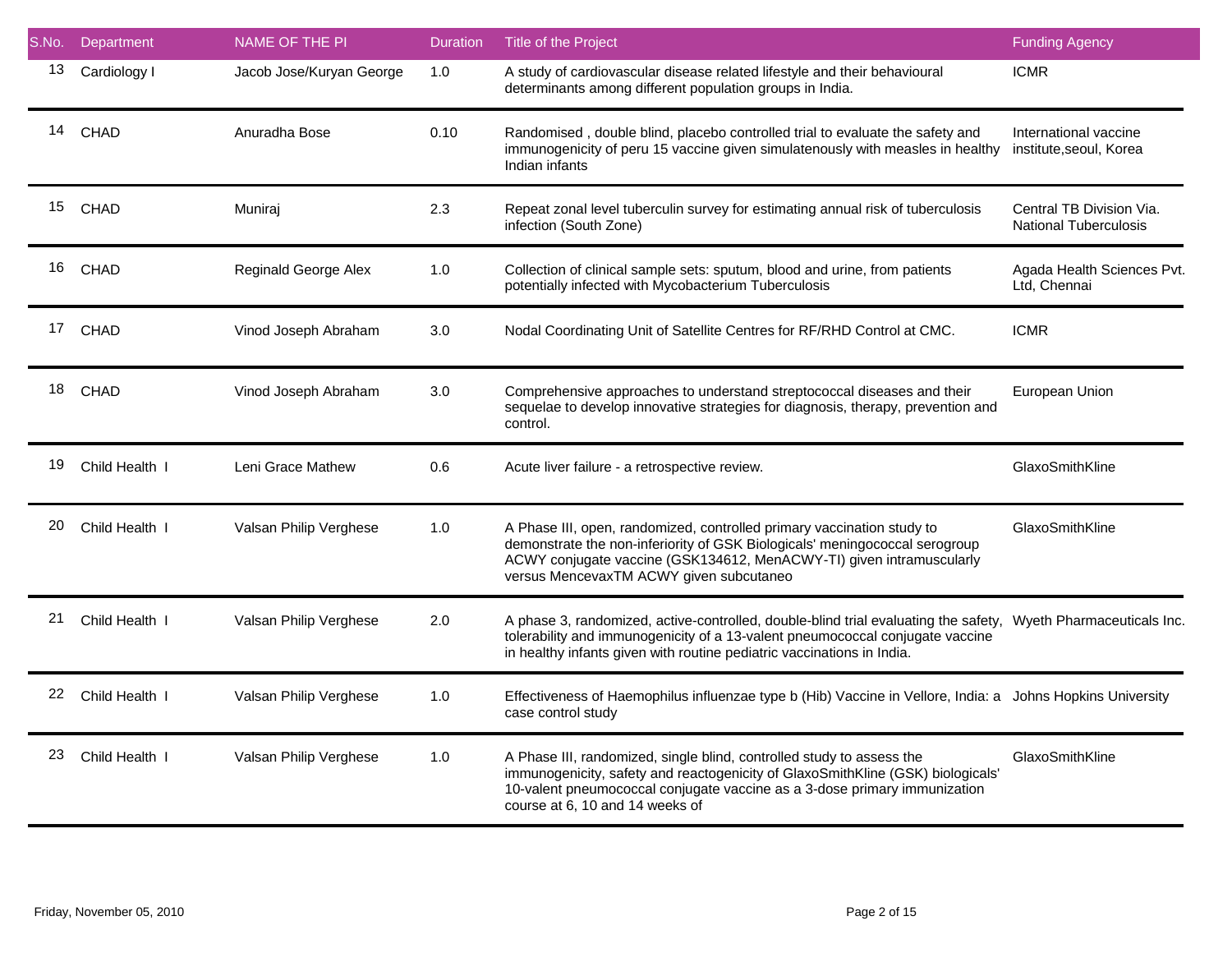| S.No. | Department                              | NAME OF THE PI       | <b>Duration</b> | Title of the Project                                                                                                                                                                                                                                                     | <b>Funding Agency</b>                           |
|-------|-----------------------------------------|----------------------|-----------------|--------------------------------------------------------------------------------------------------------------------------------------------------------------------------------------------------------------------------------------------------------------------------|-------------------------------------------------|
| 24    | <b>Clinical Epidemiology</b><br>Unit    | <b>Kurien Thomas</b> |                 | Invasive bacterial infection surveillance (ICMR-IBIS) in India.                                                                                                                                                                                                          | <b>INCLEN</b>                                   |
| 25    | <b>Clinical Epidemiology</b><br>Unit    | Kurien Thomas        | 2.0             | South Asian pneumococcal network alliance (SAPNA).                                                                                                                                                                                                                       | <b>INCLEN</b>                                   |
| 26    | Clinical Immunology<br>and Rheumatology | Debashish Danda      | 1.0             | Effectiveness of Osteoporosis support in Indian patients of osteoporosis on<br>Risedronate.                                                                                                                                                                              | Aventis                                         |
| 27    | Clinical Immunology<br>and Rheumatology | Debashish Danda      | 0.4             | Observational trial on the value of diagnostic criteria in the diagnosis of spinal<br>spondyloarthropathies in patients with chronic low back pain                                                                                                                       | Schering-plough Research<br>institute           |
| 28    | Clinical Immunology<br>and Rheumatology | Debashish Danda      | 5.0.            | A randomized, phase 3, controlled, double, blind, parallel-group, multicentre<br>study to evaluate the safety and efficacy of rituxiamb in combination with<br>methotrexate (Mtx) compared to Mtx alone, in methotrexate naïve patients with<br>active rheumatoid arthri | Roche Sample Repository<br>Research Project     |
| 29    | Clinical Immunology<br>and Rheumatology | Debashish Danda      |                 | A randomized, phase 3, controlled, double blind, parallel group, multicenter<br>study to evaluate the safety and efficacy of Rituximab in combination with<br>Methotrexae (MTX) alone, in Methotrexate-naïve patients with active rheumatoid<br>arthritis.               | Siro Clinpharm Pvt. Ltd.                        |
| 30    | <b>Clinical Pathology</b>               | Dolly Daniel         | 2.0             | Training laboratory personnel for diagnosis of haemophilia in India.                                                                                                                                                                                                     | Baylor Health Care                              |
| 31    | Endocrinology                           | M.S. Seshadri        | 6.0             | Protocol MK-0822: A Phase III Randomized, placebo - controlled clinical trial to<br>assess the safety and efficacy of Odanacatib (MK-0822) to reduce the risk of<br>fracture in Osteoporotic postmenopausal women treated with Vitamin D and<br>Calcium                  | Clinigene International<br>Private Limited      |
| 32    | Endocrinology                           | M.S. Seshadri        | 5.0             | Effects of Arzoxifene on Vertebral fracture incidence and on invasive breast<br>cancer incidence in postmenopausal women with osteoporosis or with low bone<br>density.                                                                                                  | Quintiles                                       |
| 33    | Endocrinology                           | <b>Nihal Thomas</b>  | 5.0             | A randomized, doubled-blind, placebo-controlled, parallel group study to<br>determine whether, in patients with type 2 diabetes at high risk for<br>cardiovascular and renal events, aliskiren, on top of conventional treatment,<br>reduces cardiovascular and renal mo | Academic Alliance for<br><b>Clinical Trials</b> |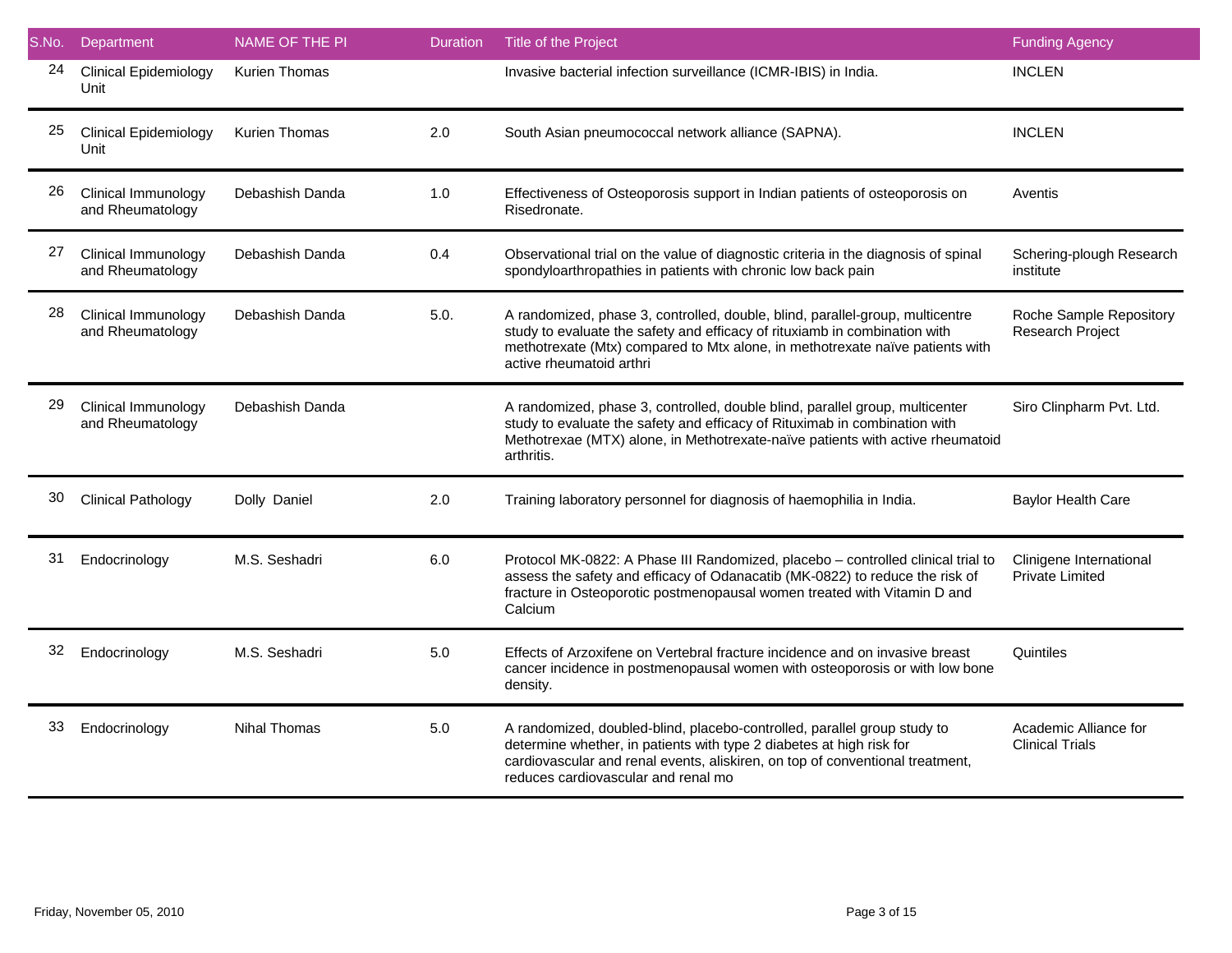| S.No. | Department    | NAME OF THE PI      | <b>Duration</b>   | <b>Title of the Project</b>                                                                                                                                                                                                                                                                        | <b>Funding Agency</b>                  |
|-------|---------------|---------------------|-------------------|----------------------------------------------------------------------------------------------------------------------------------------------------------------------------------------------------------------------------------------------------------------------------------------------------|----------------------------------------|
| 34    | Endocrinology | <b>Nihal Thomas</b> | Till July<br>2010 | 1) Insulin resistance assessed by the hyperinsulinemic euglycemic clamp<br>technique. 2) Body composition as assessed by DEMA scanning and high<br>resolution ultrasonography. 3) Skeletal muscle triglyceride content as assessed<br>by H. Nuclear Magnetic Resonanc                              | University of Copenhagen,<br>Denmark   |
| 35    | Endocrinology | <b>Nihal Thomas</b> | 1.0               | A Multicenter, randomized, double-blind, randomized, double-blind, placebo-<br>controlled, parallel group, phase 3 trial to evaluate the safety and efficacy of<br>Dapagliflozin in combination with thiazolidinedione therapy in subjects with type<br>2 diabetes who ha                          | Bristol-Myer's Squibb                  |
| 36    | Endocrinology | Nihal Thomas        | 5.0               | A randomized double $-$ blind, placebo controlled study with a 2 $*$ 2 factorial<br>design to evaluate rosuvastatin and Candesartan + hydrochlorothiazide in men<br>aged >55 years and women aged >65 years with one risk factor for<br>cardiovascular disease such as smoki                       | PHRI, Canada                           |
| 37    | Endocrinology | <b>Nihal Thomas</b> | 0.8               | A 26 week randomized, controlled, open label, multicenter, multinational, three<br>arm, treat to target trial comparing efficacy and safety of three different dosing<br>regimens of either soluble insulin basal analogue (SIBA) or insulin glargine with<br>or without                           | Novo Nordisk                           |
| 38    | Endocrinology | <b>Nihal Thomas</b> | 2.0               | A Phase 2 Randomized double blinded placebo and - active comparator<br>controlled study to evaluate the safety and efficacy of MBX-102/JNJ-39659100<br>in patient with type 2 diabetes mellitus with inadequate control on Metformin<br>monotherapy                                                | Pharm-Olam International,<br>Bangalore |
| 39    | Endocrinology | Nihal Thomas        | 4.0               | A multicenter, multinational, randomized, 2x2 factorial design study to evaluate<br>the effects of LANTUS TM (Insulin Glargine) versus standard care and omega-3<br>fatty acids versus placebo, in reducing cardiovascular morbidity and mortality in<br>high risk peopl                           | Aventis                                |
| 40    | Endocrinology | <b>Nihal Thomas</b> | 2.0               | A multicenter randomized, double-blind, phase 3b trial to evaluate the efficacy<br>and safety of saxagliptin added to insulin monotherapy or to insulin in<br>combination in subjects with type 2 diabetes who have inadequate glycemic<br>control on insulin alone or o                           | Bristol-Myer's Squibb                  |
| 41    | Endocrinology | Nihal Thomas        | 1.0               | A multicenter, randomized, double-blind, placebo-controlled study to determine<br>the efficacy and safety of SYR110322 (SYR-322) when used in combination with Development (I) Pvt. Ltd.<br>a Sulfonylurea in subjects with type 2 diabetes", protocol number SYR-322-MET<br>008 entitled "A multi | <b>PPD Pharmaceutical</b>              |
| 42    | Endocrinology | <b>Nihal Thomas</b> | 1.4               | A multicenter, randomized, double-blind, study to evaluate the efficacy and long-<br>term safety of vildagliptin modified release (MR) as add-on therapy to metformin<br>in patients with type 2 diabetes                                                                                          | Novartis                               |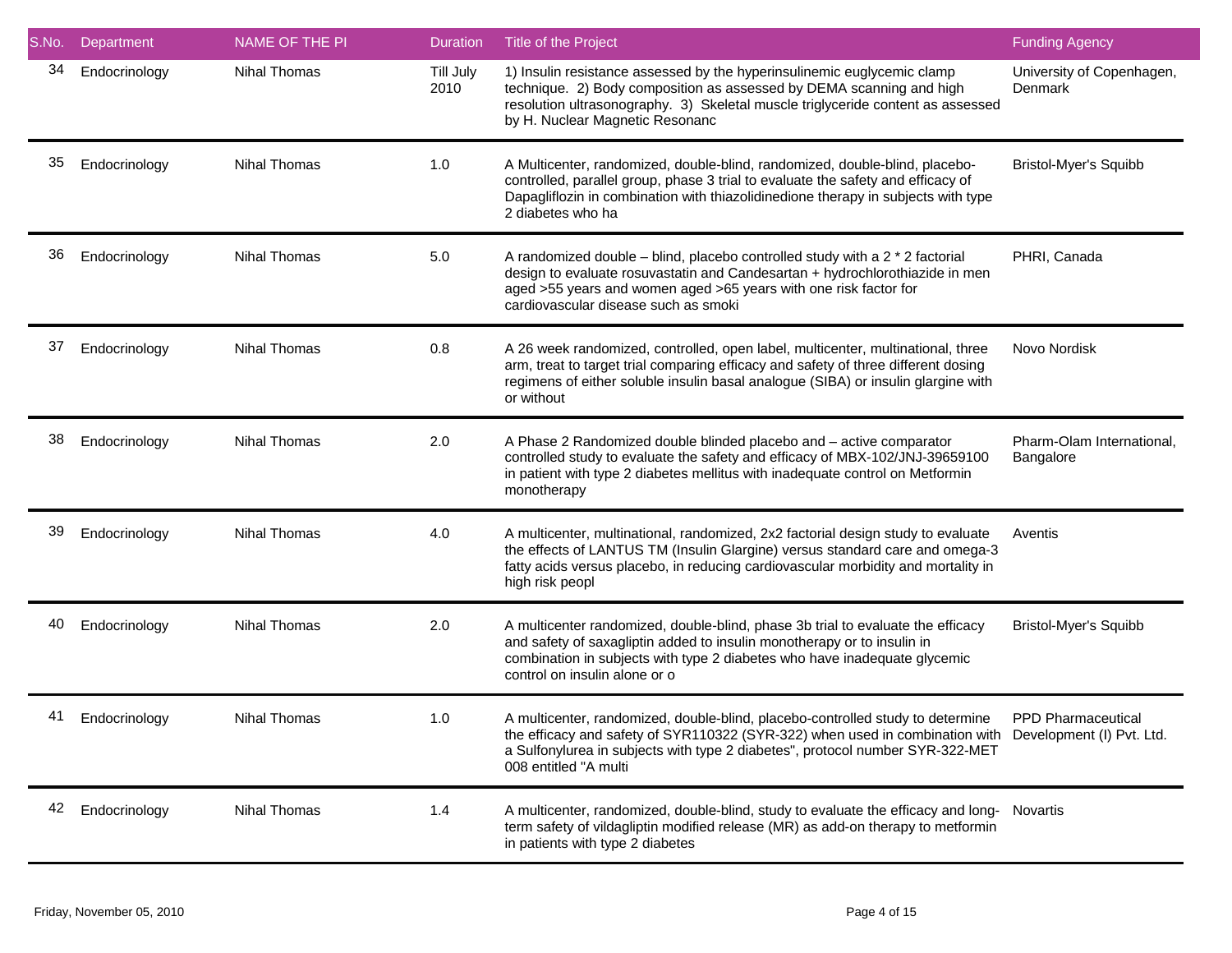| S.No. | Department         | NAME OF THE PI          | <b>Duration</b> | Title of the Project                                                                                                                                                                                                                                                     | <b>Funding Agency</b>                                               |
|-------|--------------------|-------------------------|-----------------|--------------------------------------------------------------------------------------------------------------------------------------------------------------------------------------------------------------------------------------------------------------------------|---------------------------------------------------------------------|
| 43    | ENT I              | Anand Job               |                 | Deafness prevention and rehabilitation programme.                                                                                                                                                                                                                        | <b>CBM</b> International                                            |
| 44    | ENT I              | Anand Job               | 1.0             | Development, implementation and evaluation of a hearing aid service delivery<br>model using Community Hearing Workers.                                                                                                                                                   | WHO, Geneva                                                         |
| 45    | ENT III            | Achamma Balraj          | 1.0             | Hospital based universal screening and rehabilitation of neonatal hearing loss                                                                                                                                                                                           | <b>ICMR</b>                                                         |
| 46    | ENT III            | Rupa Vedantam           | 3.0             | Characterization of Pneumococcal serotypes that colonise that nasopharynx of<br>Indian infants and their role as a risk factor for acute suppurative otitis media                                                                                                        | <b>DST</b>                                                          |
| 47    | <b>GI Sciences</b> | Anna B Pulimood         |                 | DST-FIST 2008                                                                                                                                                                                                                                                            | <b>DST</b>                                                          |
| 48    | <b>GI Sciences</b> | Anup Ramachandran       | 3.0             | Cardiovascular complications in liver cirrhosis: Role of nitric oxide and<br>mitochondria.                                                                                                                                                                               | <b>DBT</b>                                                          |
| 49    | <b>GI Sciences</b> | Anup Ramachandran       | 2.0             | Nitric oxide in organophosphate poisoning - sources, targets and consequences.                                                                                                                                                                                           | South Asian Clinical<br><b>Toxicology Research</b>                  |
| 50    | <b>GI Sciences</b> | Anup Ramachandran       | 2.0             | Pathophysiological mechanisms in Oduvanthalai poisoning.                                                                                                                                                                                                                 | South Asian Clinical<br><b>Toxicology Research</b>                  |
| 51    | <b>GI Sciences</b> | B.S. Ramakrishna        | 3.0             | Esterified starch and oral rehydration solution as a treatment for acute infectious<br>diarrhoea.                                                                                                                                                                        | DBT                                                                 |
| 52    | <b>GI Sciences</b> | <b>B.S. Ramakrishna</b> | 3.0             | Analysis of NOD2 gene defects in Indian patients with Crohn's disease                                                                                                                                                                                                    | <b>DST</b>                                                          |
| 53    | <b>GI Sciences</b> | <b>B.S. Ramakrishna</b> | 3.0             | Metagenomic study of the faecal anaerobic bacterial flora in healthy rural South<br>Indian Subjects                                                                                                                                                                      | DBT                                                                 |
| 54    | <b>GI Sciences</b> | <b>B.S. Ramakrishna</b> | 3.0             | A multi-centric study on treatment of abdominal tuberculosis (intestinal or<br>peritoneal): A randomized controlled trial to compare the 6 months of cat I<br>treatment with 9 months of Cat I treatment (extension for 3 months) in abdominal<br>tuberculosis under the | <b>Revised National</b><br><b>Tuberculosis Control</b><br>Programme |
| 55    | <b>GI Sciences</b> | <b>B.S. Ramakrishna</b> | 2.0             | Planning for the delivery of a more effective oral rehydration solution to improve<br>diarrhea control worldwide                                                                                                                                                         | <b>Bill and Melinda Gates</b><br>Foundation                         |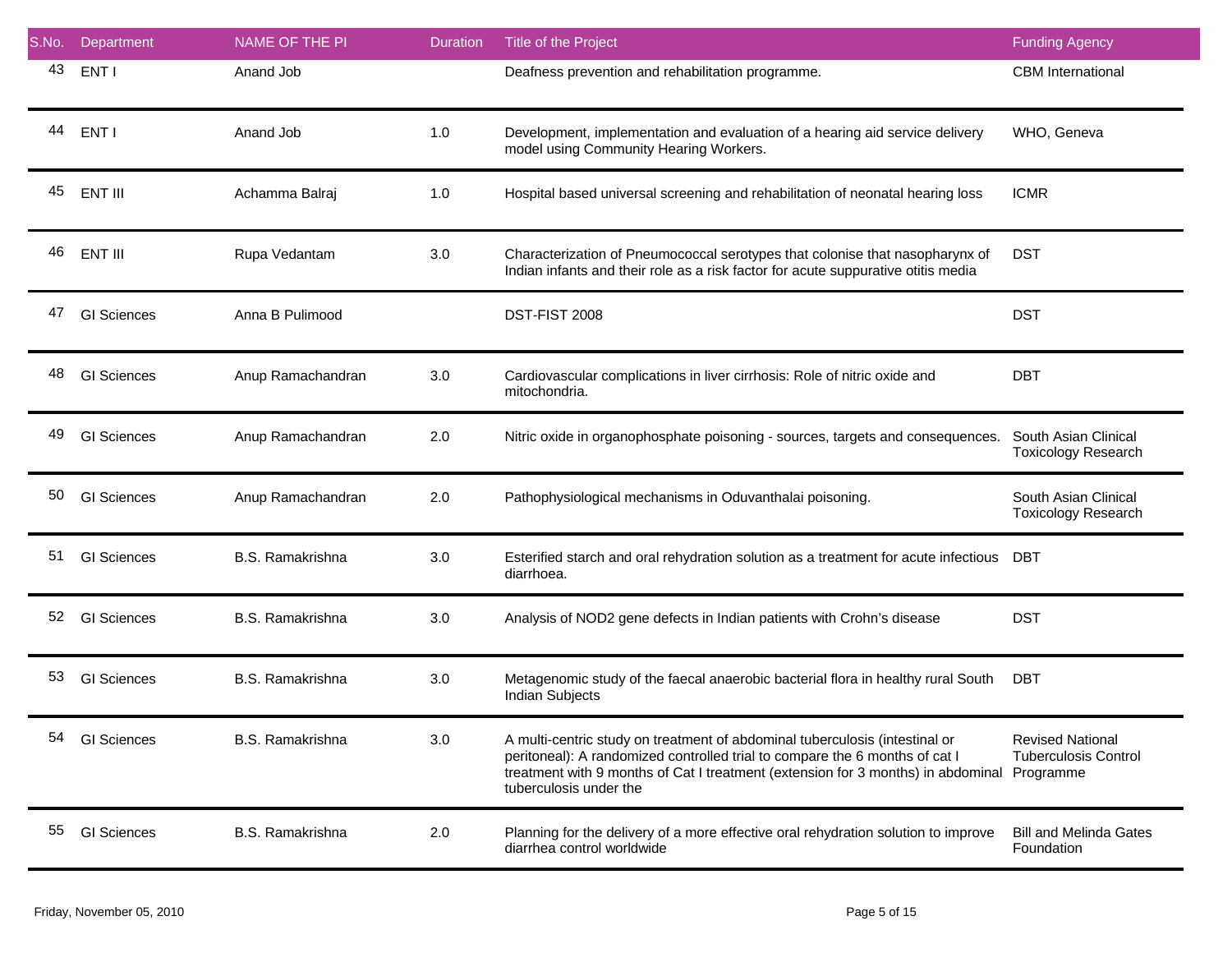| S.No. | Department         | NAME OF THE PI   | <b>Duration</b>  | Title of the Project                                                                                                                                                                                                             | <b>Funding Agency</b>                        |
|-------|--------------------|------------------|------------------|----------------------------------------------------------------------------------------------------------------------------------------------------------------------------------------------------------------------------------|----------------------------------------------|
| 56    | <b>GI Sciences</b> | B.S. Ramakrishna | 1.0              | Evaluation of Starplus modified starches for anti-diarrhoeal activity in an animal<br>whole gut perfusion model.                                                                                                                 | CSIRO, Australia.                            |
| 57    | <b>GI Sciences</b> | B.S. Ramakrishna | 1.0              | Effect of yoghurt containing bifidobacterium lactis BB-12 on stool frequency and<br>consistency and fecal microbiota in healthy adult volunteers                                                                                 | Chr Hansen                                   |
| 58    | <b>GI Sciences</b> | B.S. Ramakrishna | 1.0              | A comparative study of inflammation bowel disease in India and the United<br>States to assess environmental risk factors and gut flora                                                                                           | Crohn's and Colitis<br>foundation of America |
| 59    | <b>GI Sciences</b> | B.S. Ramakrishna | 2.0              | Development of the intestinal bacterial flora in the neonate in South India: A<br>molecular analysis                                                                                                                             | <b>ICMR</b>                                  |
| 60    | <b>GI Sciences</b> | C.E. Eapen       | 3.0              | Genotype phenotype correlation in Wilson's disease within families.                                                                                                                                                              | <b>DST</b>                                   |
| 61    | <b>GI Sciences</b> | C.E. Eapen       | 3.0              | Characterization of Wilson disease protein in human carcinoma cell lines and<br>ACCC2 yeast strain".                                                                                                                             | <b>DST</b>                                   |
| 62    | <b>GI Sciences</b> | C.E. Eapen       | 3.0              | Genetic studies in Wilson's Disease.                                                                                                                                                                                             | <b>DST</b>                                   |
| 63    | <b>GI Sciences</b> | C.E. Eapen       | 3.0              | A comparative study of chronic hepatitis B subjects treated with Entecavir plus<br>Tenofovir combination therapy vs. Entecavir monotherapy in Adults who are<br>treatment-naïve to nucleosides and nucleosides: The BE-LOW study | <b>Bristol-Myer's Squibb</b>                 |
| 64    | <b>GI Sciences</b> | Gagandeep Kang   | 3.0              | Characterization of human caliciviruses from India and expression of<br>recombinant capsid protein in insect proteins in insect cells using the baculovirus<br>system.                                                           | <b>DST</b>                                   |
| 65    | <b>GI</b> Sciences | Gagandeep Kang   | 3.0              | Establishment of the core vaccine research unit                                                                                                                                                                                  | <b>DBT</b>                                   |
| 66    | <b>GI Sciences</b> | Gagandeep Kang   | 3.0              | Hospital-based randomized control trial of racecadotril in acute diarrhoeal<br>disease in children 6 months to 5 years of age                                                                                                    | Swedish International<br>Development Agency  |
| 67    | <b>GI Sciences</b> | Gagandeep Kang   | 5.0<br>(extended | Correlates of protection against viral gastroenteritis in children in Vellore, India.                                                                                                                                            | Wellcome Trust, London                       |
| 68    | <b>GI Sciences</b> | Gagandeep Kang   | 5.0.             | Multi-disciplinary research training in enteric infections.                                                                                                                                                                      | NIH                                          |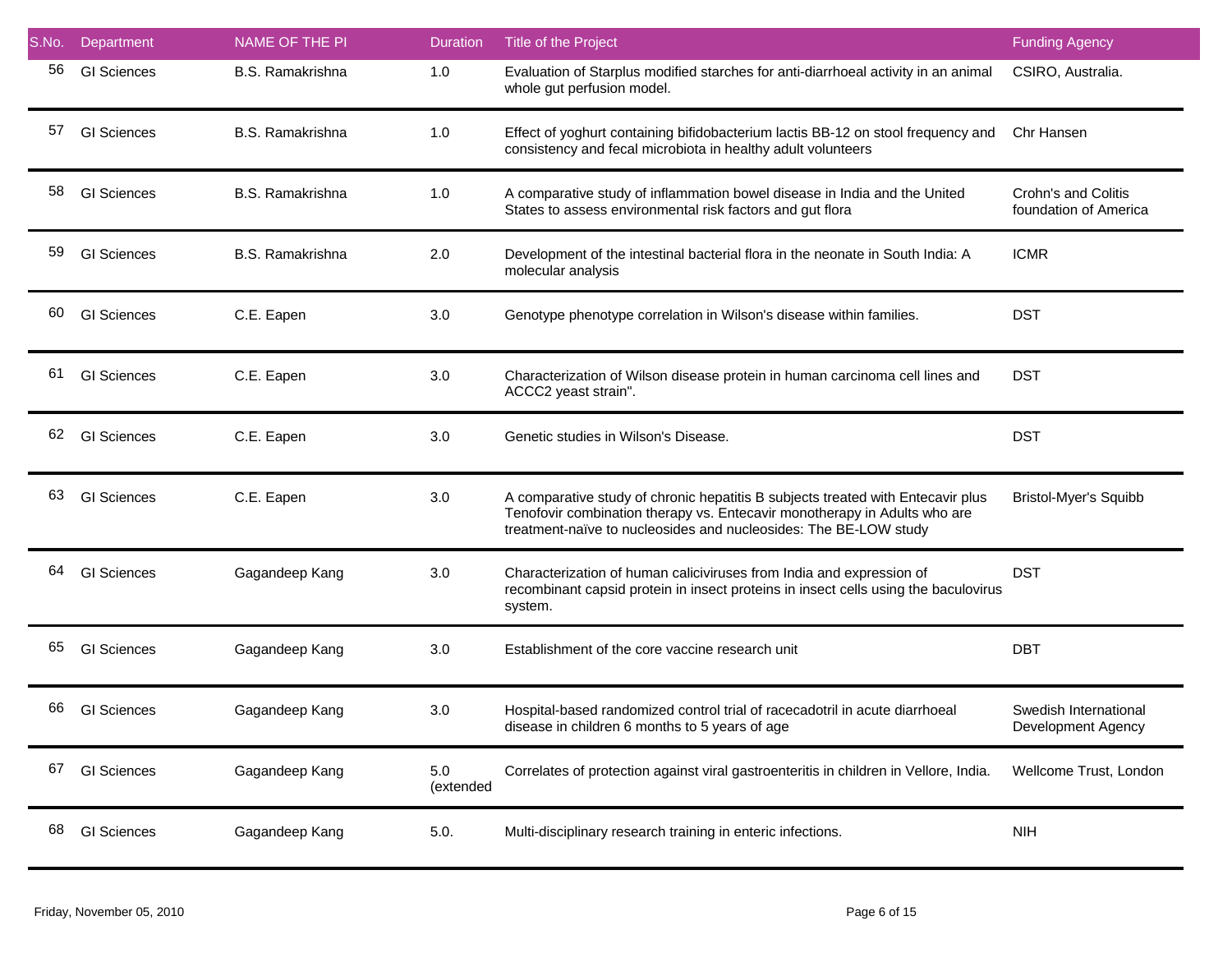| S.No. | Department         | NAME OF THE PI    | <b>Duration</b> | Title of the Project                                                                                                                                                                                                                                                    | <b>Funding Agency</b>                                    |
|-------|--------------------|-------------------|-----------------|-------------------------------------------------------------------------------------------------------------------------------------------------------------------------------------------------------------------------------------------------------------------------|----------------------------------------------------------|
| 69    | <b>GI</b> Sciences | Gagandeep Kang    | 2.0             | Impact of demographic and social change on gastroenteric viral infections                                                                                                                                                                                               | <b>British Council under UK</b><br>India Educational and |
| 70    | <b>GI</b> Sciences | Gagandeep Kang    | 5.0             | Immune Response to Cryptosporidiosis in a Birth Cohort of Children of South<br>India                                                                                                                                                                                    | <b>NIH</b>                                               |
| 71    | <b>GI</b> Sciences | Gagandeep Kang    | 3.0             | Production and delivery of antibody fragments against pathogens by lactobacilli.                                                                                                                                                                                        | European Union                                           |
|       | 72 GI Sciences     | Gagandeep Kang    | 3.0             | Study of risk factors for malnutrition using molecular and genomic tools                                                                                                                                                                                                | National Institutes of Health<br>(Bill & Melinda Gates   |
| 73    | <b>GI</b> Sciences | Gagandeep Kang    | 4.0             | Transmission dynamics of cryptosporidial infections in India.                                                                                                                                                                                                           | <b>NIH</b>                                               |
| 74    | <b>GI</b> Sciences | Gagandeep Kang    | 0.6             | Phase I/II, randomized double-blind, placebo-controlled, dosage selection study<br>to evaluate the safety, tolerability and immunogenicity of a 3-dose series of live<br>attenuated tetravalent (G1-G4) Bovine Human Reassortant Rotavirus Vaccine<br>(BRV-TV) administ | Shantha Biotechnics Ltd.                                 |
| 75    | <b>GI</b> Sciences | Gagandeep Kang    | 3.0             | Fut2 and ABO gene polymorphisms in determination of susceptibility to noroviral ICMR<br>infections.                                                                                                                                                                     |                                                          |
| 76    | <b>GI</b> Sciences | Sitara Swarna Rao | 3.0             | Investigation of TLR mediated innate immune response to Cryptosporidium<br>parvum in human intestinal epithelial cell lines using sRNA based post<br>transcriptional silencing.                                                                                         | DBT                                                      |
| 77    | <b>GI</b> Sciences | Sitara Swarna Rao | 3.0             | Cryptosporidial species Cgp40/14 polymorphisms and oocyst burden associated<br>with diarrhea in HIV infected patients in south India                                                                                                                                    | <b>ICMR</b>                                              |
| 78    | <b>GI</b> Sciences | Sitara Swarna Rao | 2.0             | Genetic susceptibility and innate immunity to cryptosporidium infections in<br>childhood - A candidate gene approach                                                                                                                                                    | <b>ICMR</b>                                              |
| 79    | <b>GI</b> Sciences | Sumita Danda      | 3.0             | Prevalence of connexin - 26 gene mutations in patients with congenital<br>sensorineural hearing loss and correlation with their audiological profile.                                                                                                                   | <b>ICMR</b>                                              |
| 80    | Haematology        | Alok Srivastava   | 5.0             | DBT Programme support in Molecular Haematology                                                                                                                                                                                                                          | <b>DBT</b>                                               |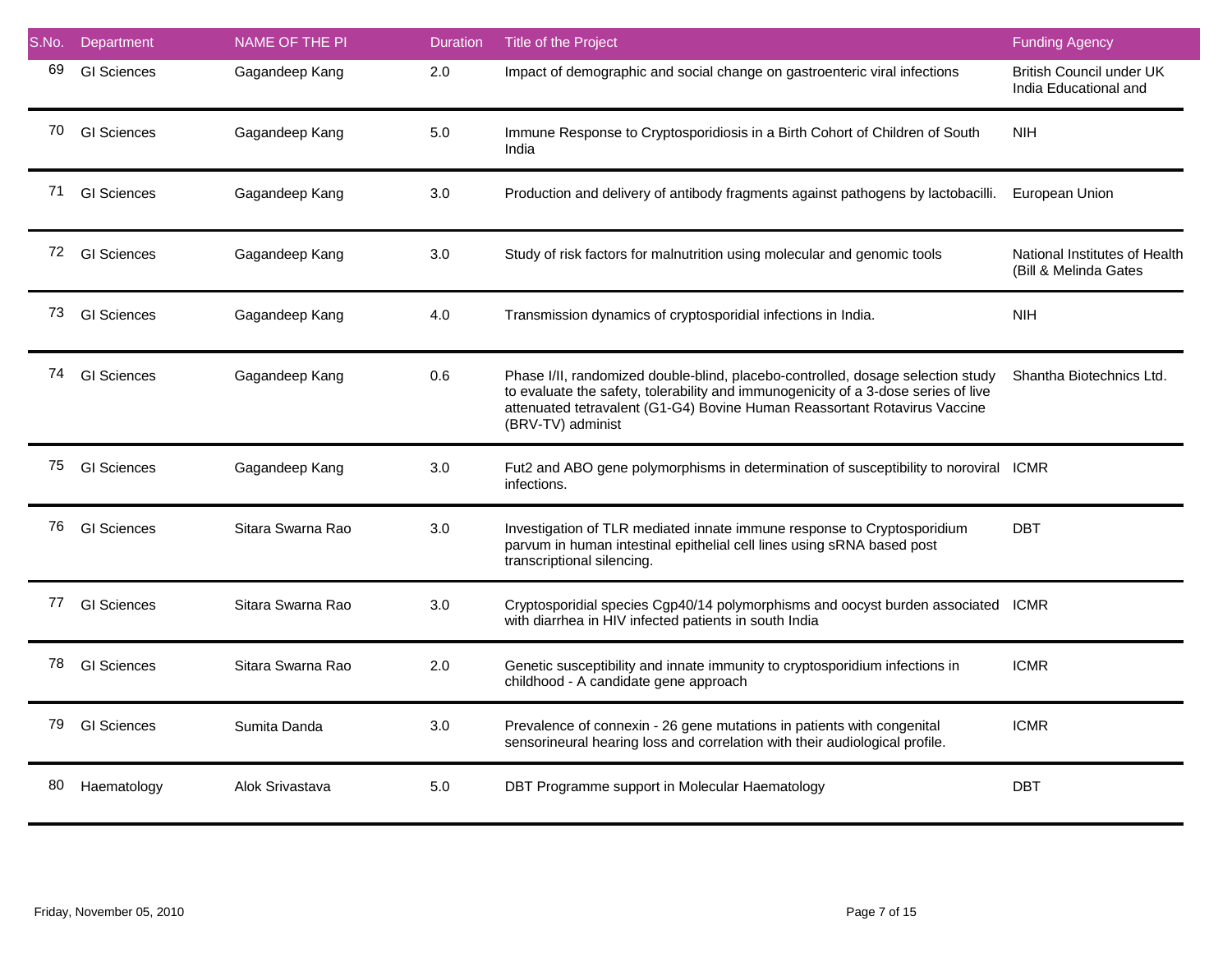| S.No. | Department  | NAME OF THE PI   | <b>Duration</b> | Title of the Project                                                                                                                                                                                                                                          | <b>Funding Agency</b>      |
|-------|-------------|------------------|-----------------|---------------------------------------------------------------------------------------------------------------------------------------------------------------------------------------------------------------------------------------------------------------|----------------------------|
| 81    | Haematology | Alok Srivastava  | 2.0             | Evaluating phenotypic heterogeneity in severe haemophilia                                                                                                                                                                                                     | <b>Bayer Healthcare</b>    |
| 82    | Haematology | Alok Srivastava  | 1.0             | An open label, single arm study to evaluate the efficacy and safety of Rituximab<br>in CD20 positive diffuse large B cell lymphoma when given along with CHOP<br>chemotherapy.                                                                                | Dr. Reddy's Laboratories   |
| 83    | Haematology | Alok Srivastava  | 5.0.            | Musculoskeletal function in hemophilia in developing countries.                                                                                                                                                                                               | <b>Bayer Healthcare</b>    |
| 84    | Haematology | Alok Srivastava  | 1.0             | An international, multicentre, non-randomised open-labeled study to evaluate the Novartis<br>efficacy of lower dose dexamethasone / thalidomide and higher frequency<br>ZOMETA TM in the treatment of previously untreated patients with multiple<br>myeloma. |                            |
| 85    | Haematology | Alok Srivastava  | 2.0             | Training nurses to provide hemophilia care: A new model for India.                                                                                                                                                                                            | <b>Bayer Healthcare</b>    |
| 86    | Haematology | Alok Srivastava  | 2.0             | Novel molecular mechanism leading to a haemophilia A phenotype                                                                                                                                                                                                | <b>Bayer Healthcare</b>    |
| 87    | Haematology | Alok Srivastava  | 1.0             | Assessment of an anti-TFPI aptamer:ARC 19499 in correcting the abnormal<br>hemostasis of blood from patients with hemophilia and evaluation of its<br>concentration-effect relationship                                                                       | Archemix Corporation       |
| 88    | Haematology | Alok Srivastava  |                 | Novoseven in critical bleeding                                                                                                                                                                                                                                | Novo Nordisk               |
| 89    | Haematology | Biju George      | 1.0             | Evaluation of clinical efficacy, safety and tolerability of Thymoglobuline as<br>primary therapy of aplastic anemia                                                                                                                                           | <b>GENZYME Corporation</b> |
| 90    | Haematology | Eunice Sindhuvi  | 3.0             | Molecular and functional evaluation of gene involved in iron absorption, transport DBT<br>and storage in the context of iron deficiency                                                                                                                       |                            |
| 91    | Haematology | Eunice Sindhuvi  | 3.0             | Transcriptional and Translational Process of Beta E Gene                                                                                                                                                                                                      | DBT                        |
| 92    | Haematology | Jayandhran G.Rao | 3.0             | Molecular Genetics of Hereditary Rare Bleeding disorders in the Indian<br>Population                                                                                                                                                                          | <b>DBT</b>                 |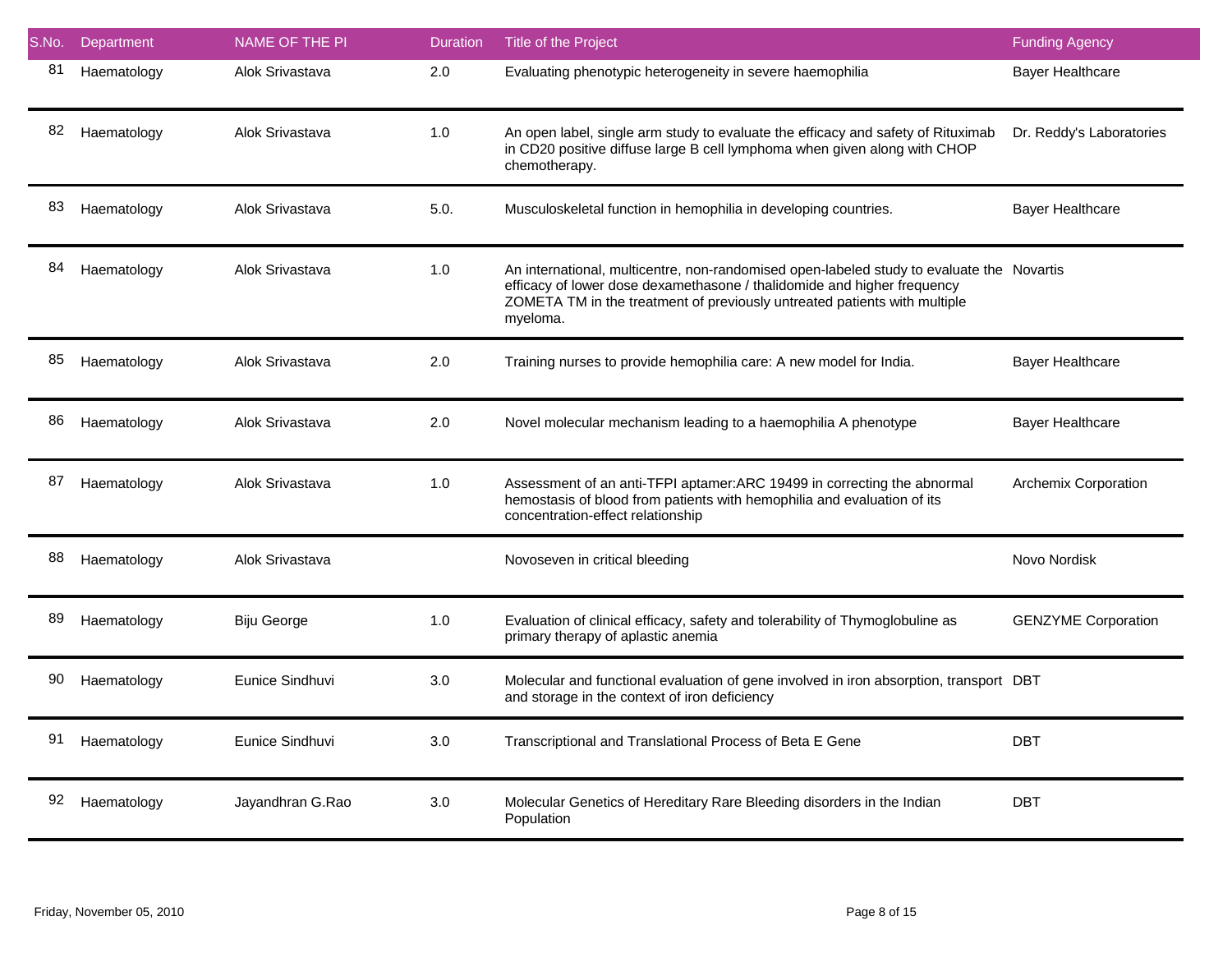| S.No. | Department  | NAME OF THE PI        | <b>Duration</b> | Title of the Project                                                                                                                                                                              | <b>Funding Agency</b>                        |
|-------|-------------|-----------------------|-----------------|---------------------------------------------------------------------------------------------------------------------------------------------------------------------------------------------------|----------------------------------------------|
| 93    | Haematology | Poonkuzhali B         | $5.0$           | Pharmacogenetics of Cytarabine and Daunorubicin                                                                                                                                                   | <b>DBT</b>                                   |
| 94    | Haematology | Poonkuzhali B         | $5.0$           | Mechanisms of Imatinib Resistance in CML                                                                                                                                                          | <b>DBT</b>                                   |
| 95    | Haematology | Shaji R V             | $5.0\,$         | Molecular Mechanism of Human Globin Gene Regulation                                                                                                                                               | <b>DBT</b>                                   |
| 96    | Haematology | Shaji R V             |                 | Molecular Basis of Fanconi Anemia in Indian Population                                                                                                                                            | <b>DBT</b>                                   |
| 97    | Haematology | <b>Vikram Mathews</b> | 3.9             | Evaluation of cellular and molecular mechanisms of resistance to arsenic<br>trioxide in acute promyelocytic leukemia.                                                                             | <b>DBT</b>                                   |
| 98    | Haematology | <b>Vikram Mathews</b> | 5.0             | Evaluation of Molecular Marker in Patients with AML                                                                                                                                               | <b>DBT</b>                                   |
| 99    | Haematology | <b>Vikram Mathews</b> | 5.0             | An open label, randomized, multicenter Phase III trial of Dasatinib (SPRYCEL)<br>vs. Standard Dose Imatinib (400 mg) in the treatment of subjects with newly<br>diagnosed Chronic Phase Ph+ve CML | <b>Bristol-Myer's Squibb</b>                 |
| 100   | Haematology | <b>Vikram Mathews</b> | 2.0             | Prevalence of inhibitors in patients with severe hemophilia A in India: Impact of<br>environmental and genetic factors on prevalence.                                                             | <b>Bayer Healthcare</b>                      |
| 101   | Haematology | <b>Vikram Mathews</b> | 6.9             | A phase 1/2 study of SKI-606 in Philadelphia Chromosome Positive Leukemias.                                                                                                                       | Wyeth Pharmaceuticals Inc.                   |
| 102   | M.H.C.      | K.S.Jacob             | 4.0             | ICMR Taskforce project on suicide behaviour in Vellore.                                                                                                                                           | <b>ICMR</b>                                  |
| 103   | M.H.C.      | Prathap Tharyan       | $5.0$           | An advance centre for research and training evidence based health centre at<br>CMC, Vellore.                                                                                                      | <b>ICMR</b>                                  |
| 104   | M.H.C.      | Prathap Tharyan       | 6.0             | Effective Health Care Alliance Programme (EHCAP)                                                                                                                                                  | Liverpool School Tropical<br>Medicine        |
| 105   | M.H.C.      | Prathap Tharyan       | $1.0$           | Production of systematic reviews for the Cochrane Schizophrenia Group.                                                                                                                            | Department of Health,<br>University of Leeds |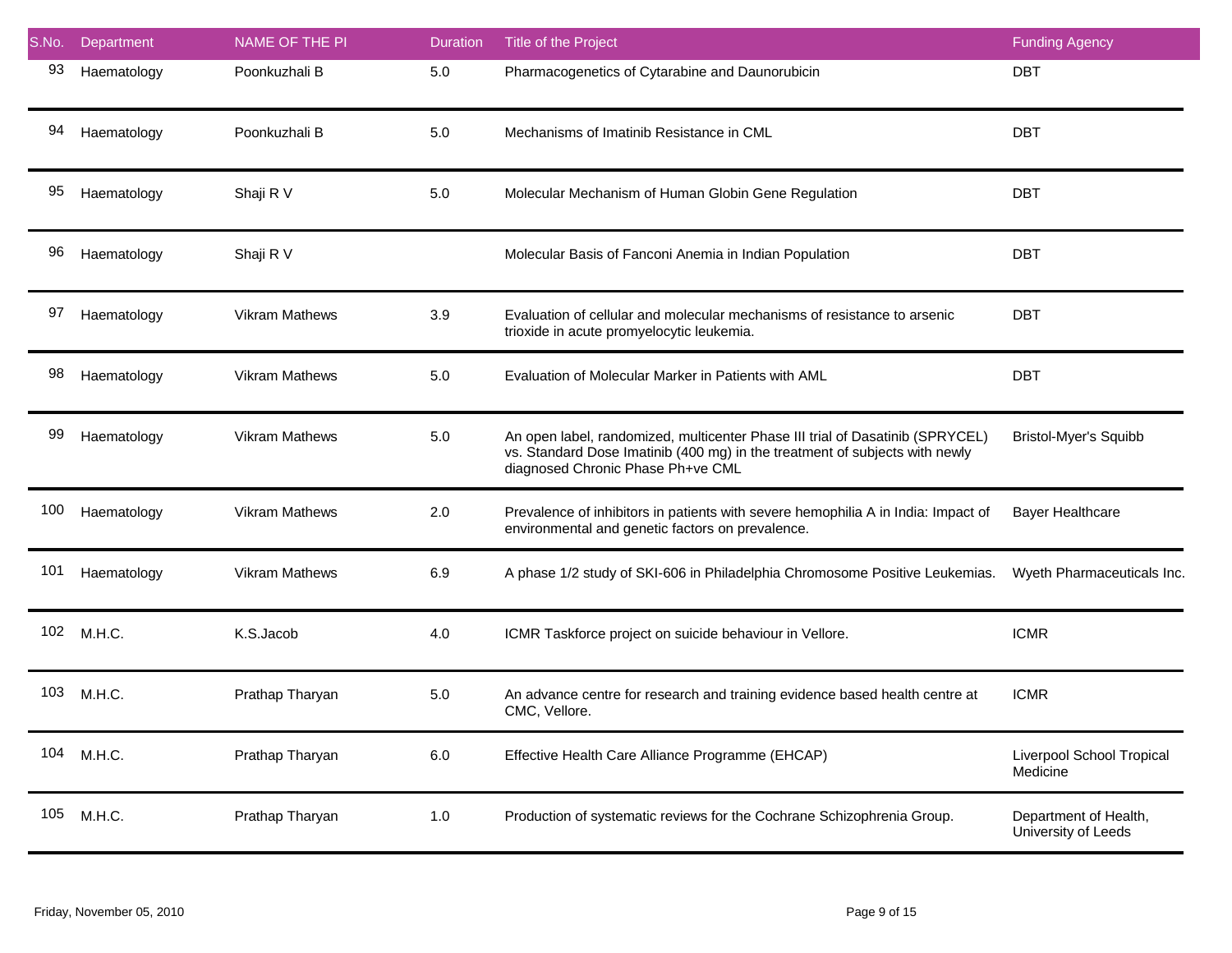| S.No. | Department                                                   | <b>NAME OF THE PI</b> | <b>Duration</b> | Title of the Project                                                                                                                                                                                                                                                     | <b>Funding Agency</b>                            |
|-------|--------------------------------------------------------------|-----------------------|-----------------|--------------------------------------------------------------------------------------------------------------------------------------------------------------------------------------------------------------------------------------------------------------------------|--------------------------------------------------|
| 106   | <b>Medical Genetics</b>                                      | Sumita Danda          | 4.0             | GZGD02507- A phase 3, randomized, double blind, placebo controlled, multi-<br>centre study confirming the efficacy and safety of Genz-112638 in patients with<br>Gaucher disease type-1                                                                                  | <b>GENZYME Corporation</b>                       |
| 107   | <b>Medical Oncology</b>                                      | Raju Titus Chacko     | 2.0             | Multicentre, randomized, double-blinded, phase III trial to investigate the efficacy<br>and safety of oral BIBF 1120 plus standard docetaxel therapy compared to<br>placebo plus standard docetaxel therapy in patients with stage IIIb/IV or<br>recurrent non-small lun | Boehringer Inhelheim Korea<br>Ltd                |
| 108   | <b>Medical Oncology</b>                                      | Raju Titus Chacko     | 0.8             | An International, Phase II, Randomized, Double-Blinded, Placebo-Controlled,<br>Multi-Centre study to assess the efficacy of ZD6474 (ZACTIMATM) versus<br>placebo in subjects with unresectable, locally advanced or metastatic medullary<br>thyroid cancer               | AstraZeneca Pharma                               |
| 109   | <b>Medical Oncology</b>                                      | Raju Titus Chacko     | 4.6             | An open label randomized phase II study of two different dosing regimens of<br>capeciabine in combination with intravenous docetaxel (Q3W) in patients with<br>locally advanced and/or metastatic breast cancer and Roche sample repository<br>research project in assoc | Hoffman-LaRoche Inc.                             |
| 110   | <b>Medical Oncology</b>                                      | Raju Titus Chacko     | 1.9             | A randomized, open-label, multicenter, phase 3 study of epoetin alfa plus<br>standard supportive care versus standard supportive care in anemic patients<br>with metastatic breast cancer receiving first-line standard chemotherapy.                                    | PAREXEL International<br>Limited                 |
| 111   | <b>Medical Oncology</b>                                      | Raju Titus Chacko     | 3.0             | A phase 2, multicenter, open label randomized trial of AMG 706 or Bevacizumab Amgen Inc. California<br>in combination with Paclitaxel and Carboplatin for Advanced non-squamous non-<br>small cell lung caner                                                            |                                                  |
| 112   | <b>Medical Oncology</b>                                      | Raju Titus Chacko     | 2.0             | A Phase III, randomized, double blind, placebo controlled study to assess the<br>efficacy and safety of 10mg ZD4054 versus placebo in combination with<br>Docetaxel in comparison with Docetaxel in patients with metastatic hormone-<br>resistant prostate cancer       | <b>ICON Clinical Research</b><br>India Pvt. Ltd. |
| 113   | <b>Medical Oncology</b>                                      | Raju Titus Chacko     | 2.0             | Randomized study of Larotaxel with Cisplatin (LC) versus Gemcitabine with<br>Cisplatin (GC) in the First Line Treatment of locally advanced / Metastatic<br>urothelial tract or bladder cancer                                                                           | Sanofi-Synthelabo (India) Ltd                    |
| 114   | <b>Medical Oncology</b>                                      | Raju Titus Chacko     | 2.0             | A Phase II Biomarker Identification Trial for Erlotibin (Tarceva) in patients with<br>advanced pancreatic carcinoma (MARK Study)                                                                                                                                         | Covance India<br><b>Pharmaceuticals Service</b>  |
| 115   | Medicine I & Infectious George M Varghese<br><b>Diseases</b> |                       | 1.0             | EU-CORESM - European CUBICINR outcome registry and experience for the<br>treatment of serious gram positive infections: A retrospective post marketing<br>surveillance of Daptomycin                                                                                     | Novartis                                         |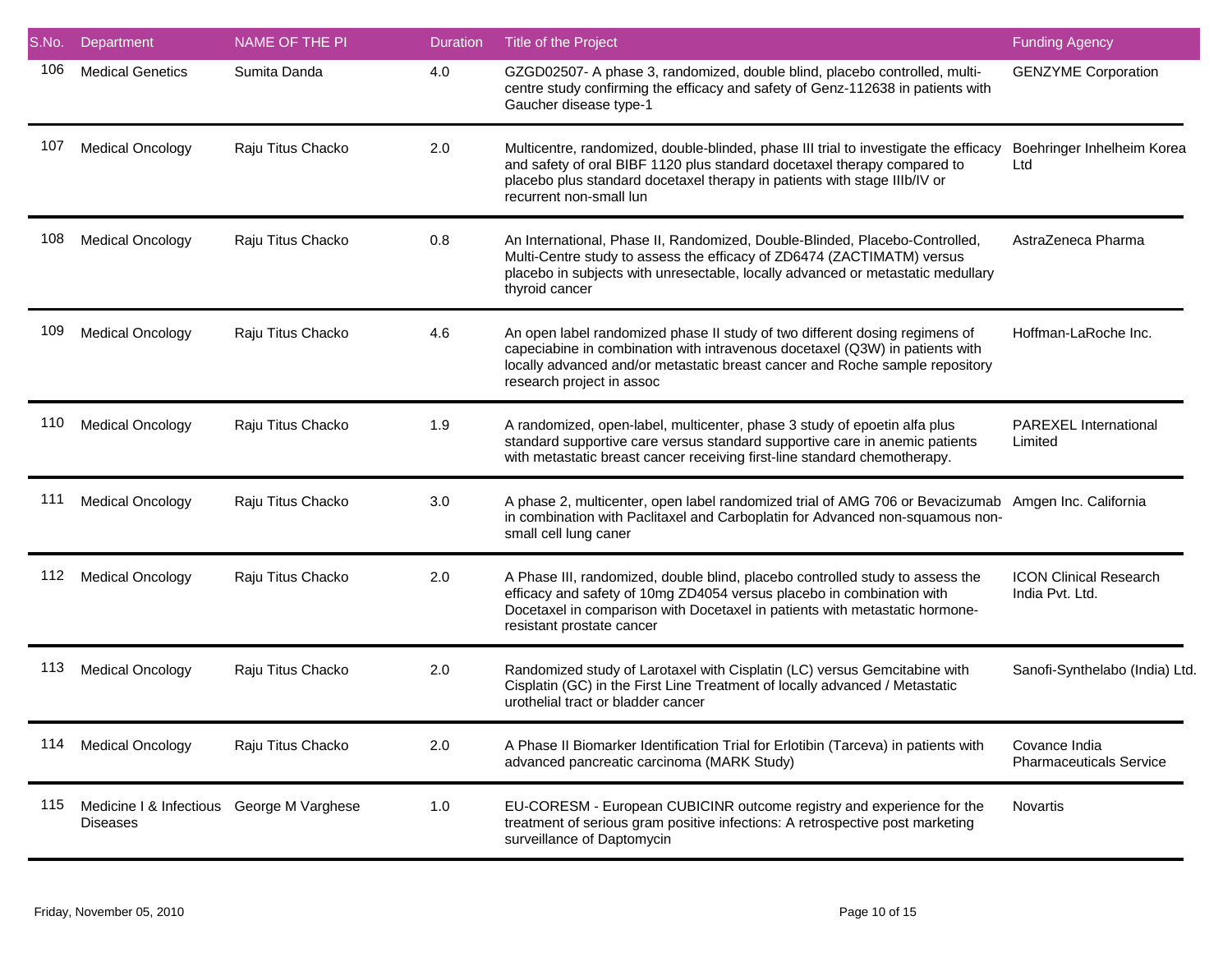| S.No. | Department                                                   | <b>NAME OF THE PI</b> | <b>Duration</b> | Title of the Project                                                                                                                                                                                                                                                     | <b>Funding Agency</b>                                 |
|-------|--------------------------------------------------------------|-----------------------|-----------------|--------------------------------------------------------------------------------------------------------------------------------------------------------------------------------------------------------------------------------------------------------------------------|-------------------------------------------------------|
| 116   | Medicine I & Infectious George M Varghese<br><b>Diseases</b> |                       | 1.0             | Genotyping or orientia tsutsugamushi from patients with scrub typhus                                                                                                                                                                                                     | International society of<br>infectious diseases       |
| 117   | Medicine I & Infectious Dilip Mathai<br><b>Diseases</b>      |                       |                 | National vector borne disease control study.                                                                                                                                                                                                                             | National Centre for Tropical<br>Medicine and Imported |
| 118   | Medicine I & Infectious Dilip Mathai<br><b>Diseases</b>      |                       | 3.0             | Clinico-epidemiologic and molecular characterization of extended spectrum beta ICMR<br>lactamase (ESBL) producing klebsiella spp. E.coli & enterobacter spp causing<br>nosocomial and community infections.                                                              |                                                       |
| 119   | Medicine I & Infectious Dilip Mathai<br><b>Diseases</b>      |                       | 1.0             | Incidence of HPV infection among HIV seropositive MSM in India.                                                                                                                                                                                                          | <b>ICMR</b>                                           |
| 120   | Medicine I & Infectious Dilip Mathai<br><b>Diseases</b>      |                       |                 | India Quality Healthcare Improvement Initiative (India-Sentry Programme)                                                                                                                                                                                                 | <b>JMI Laboratories, USA.</b>                         |
| 121   | Medicine I & Infectious Dilip Mathai<br><b>Diseases</b>      |                       | 3.0             | A double blind randomized, parallel, placebo controlled study to determine the<br>efficacy of addition of Vitamin D to conventional anti TB therapy on time to<br>smear conversion.                                                                                      | <b>Bayer Healthcare</b>                               |
| 122   | Medicine I & Infectious Dilip Mathai<br><b>Diseases</b>      |                       | 1.0             | A randomized, double-blind, multicenter, placebo-controlled phase III superiority<br>study to assess the safety and efficacy of topical retapamulin ointment, 1%<br>versus placebo ointment applied twice daily for 5 days in the treatment of adult<br>and paediatric s | Glaxo Smithkline & Paraxel<br>International Ltd       |
| 123   | Medicine II                                                  | <b>Kurien Thomas</b>  | 3.0             | Invasive pneumococcal disease in adults in South Asia.                                                                                                                                                                                                                   | Johns Hopkins University                              |
| 124   | Microbiology                                                 | Joy Sarojini Michael  | 1.0             | Xpert MTB/Rif demonstration study for molecular diagnosis of tuberculosis                                                                                                                                                                                                | Foundation of Innovative<br>Diagnostics (FIND), New   |
| 125   | Neurochemistry                                               | Anna Oommen           | 2.0             | Muscle paralysis in acute organophosphate poisoning: Role of nitric oxide and<br>michondrial calcium handling.                                                                                                                                                           | <b>DBT</b>                                            |
| 126   | Neurochemistry                                               | Anna Oommen           | 3.0             | The role of NF-Kß in muscle wasting of limb girdle muscular dystrophy 2A                                                                                                                                                                                                 | <b>ICMR</b>                                           |
| 127   | Neurochemistry                                               | Anna Oommen           | 3.0             | Mitochondrial bioenergetics and neuromuscular weakness of acute<br>organophosphate poisoning.                                                                                                                                                                            | Defence Research &<br>Development Organization        |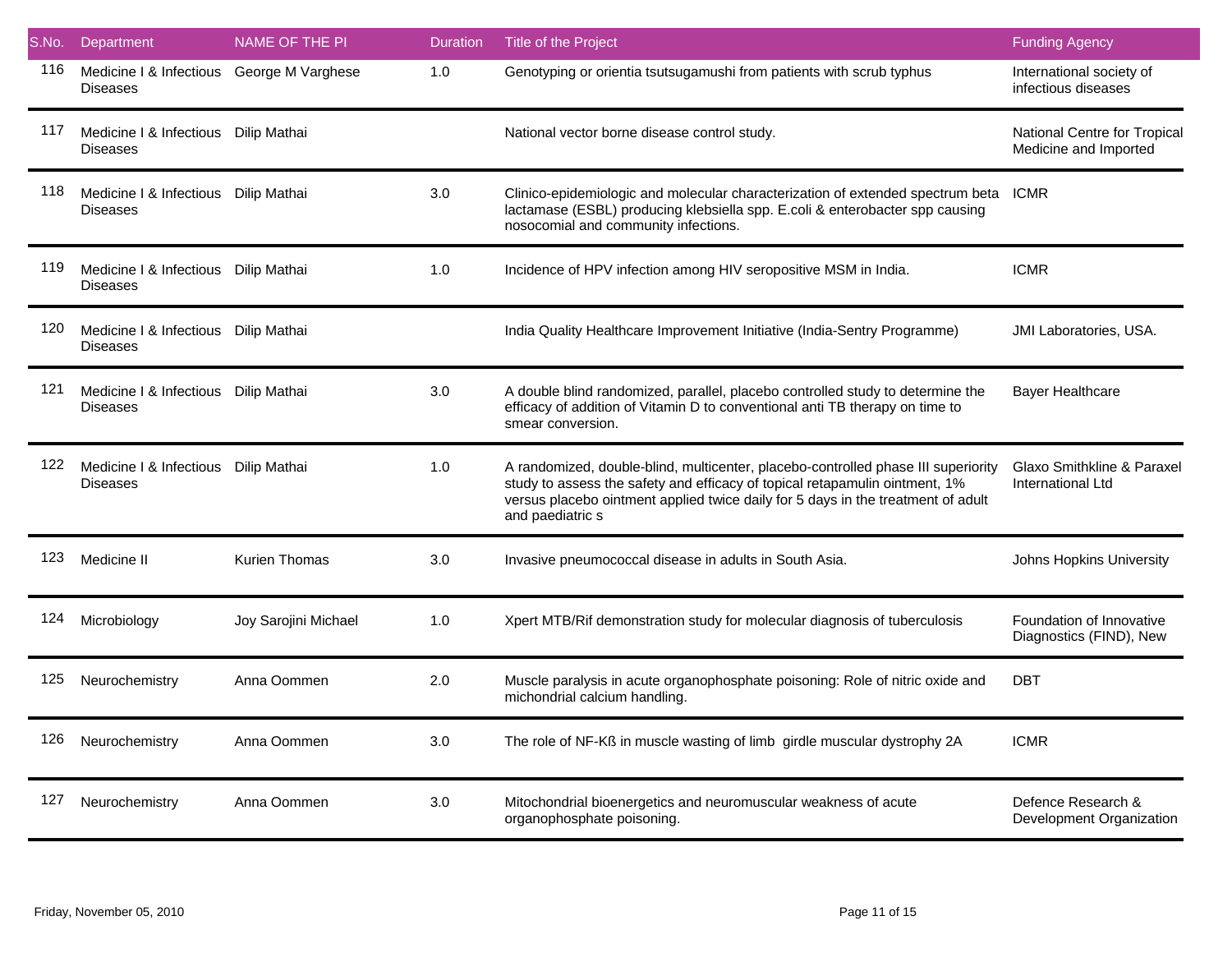| S.No. | Department                   | NAME OF THE PI  | <b>Duration</b> | Title of the Project                                                                                                                                                                                                                                                    | <b>Funding Agency</b>           |
|-------|------------------------------|-----------------|-----------------|-------------------------------------------------------------------------------------------------------------------------------------------------------------------------------------------------------------------------------------------------------------------------|---------------------------------|
| 128   | <b>Neurological Sciences</b> | Srinivasa Babu  | 3.0             | A multi-disciplinary, systems-level investigation into neurobiology of Parkinson's<br>disease                                                                                                                                                                           | <b>DBT</b>                      |
| 129   | Neurology                    | Srinivasa Babu  | 3.0             | Cellular mechanisms of temporal lobe epilepsy: in vitro studies in the human<br>brain and animal models                                                                                                                                                                 | <b>DBT</b>                      |
| 130   | Neurology                    | V.Rajshekhar    | 4.0             | Impact assessment and control of cysticercosis in the Indian subcontinent.                                                                                                                                                                                              | Belgium Cysticercosis project   |
|       | 131 O.G. I                   | Jiji Mathew     | 6.0             | International study of caesar trial.                                                                                                                                                                                                                                    | University of Oxford            |
|       | 132 O.G. III                 | Annie Regi      | 1.0             | Chlamydia trachomatis: A study of the prevalence of disease in pregnant women Sub-Contract from the<br>and rates of transmission to the infant in Vellore, India                                                                                                        | Cincinnati Childrens'           |
| 133   | Orthopaedics III             | Boopalan        | 3.0             | Regeneration of cartilage lesions using growth factor, of TGF b family (BMP 2) in DST<br>rabbit knees.                                                                                                                                                                  |                                 |
| 134   | Orthopaedics III             | Boopalan        | 1.0             | Autologous versus allogenic chondrocyte transplantation for treatment of<br>articular cartilage defects in rabbit knees.                                                                                                                                                | <b>DBT</b>                      |
| 135   | Orthopaedics III             | Vrisha Madhuri  | 3.0             | Efficacy of cultured autologus chrondrocyte transplantation in the treatment of<br>physeal injury in goats.                                                                                                                                                             | <b>DBT</b>                      |
| 136   | <b>Pulmonary Medicine</b>    | D.J.Christopher | 1.0             | Evaluation of efficacy and tolerability of deflazacort versus prednisolone in the<br>treatment of OPD exacerbation of bronchial asthma.                                                                                                                                 | <b>Macleods Pharmaceuticals</b> |
| 137   | <b>Pulmonary Medicine</b>    | D.J.Christopher | 5.0             | Validation of interferon -gamma assay for the diagnosis of tuberculosis infection<br>in health care workers                                                                                                                                                             | McGill University, Canada       |
| 138   | <b>Pulmonary Medicine</b>    | D.J.Christopher | 1.0             | A randomized placebo controlled efficacy and safety study of 1 year treatment<br>duration with high and medium dose inhaled mometasone furoate / formoterol<br>combination formulation compared with formoterol and high dose inhaled<br>momotasone furoate monotherapy | Quintiles                       |
| 139   | <b>Pulmonary Medicine</b>    | D.J.Christopher | 1.0             | A randomized, double-blind, double dummy, placebo controlled, parallel group<br>study to assess the efficacy and safety of 48 weeks of once daily treatment of<br>orally inhaled BI 1744 CL (5 µg [2 actuations of 2.5 µg] and 10 µg [2 actuations<br>of 5 µg]) deliver | Quintiles                       |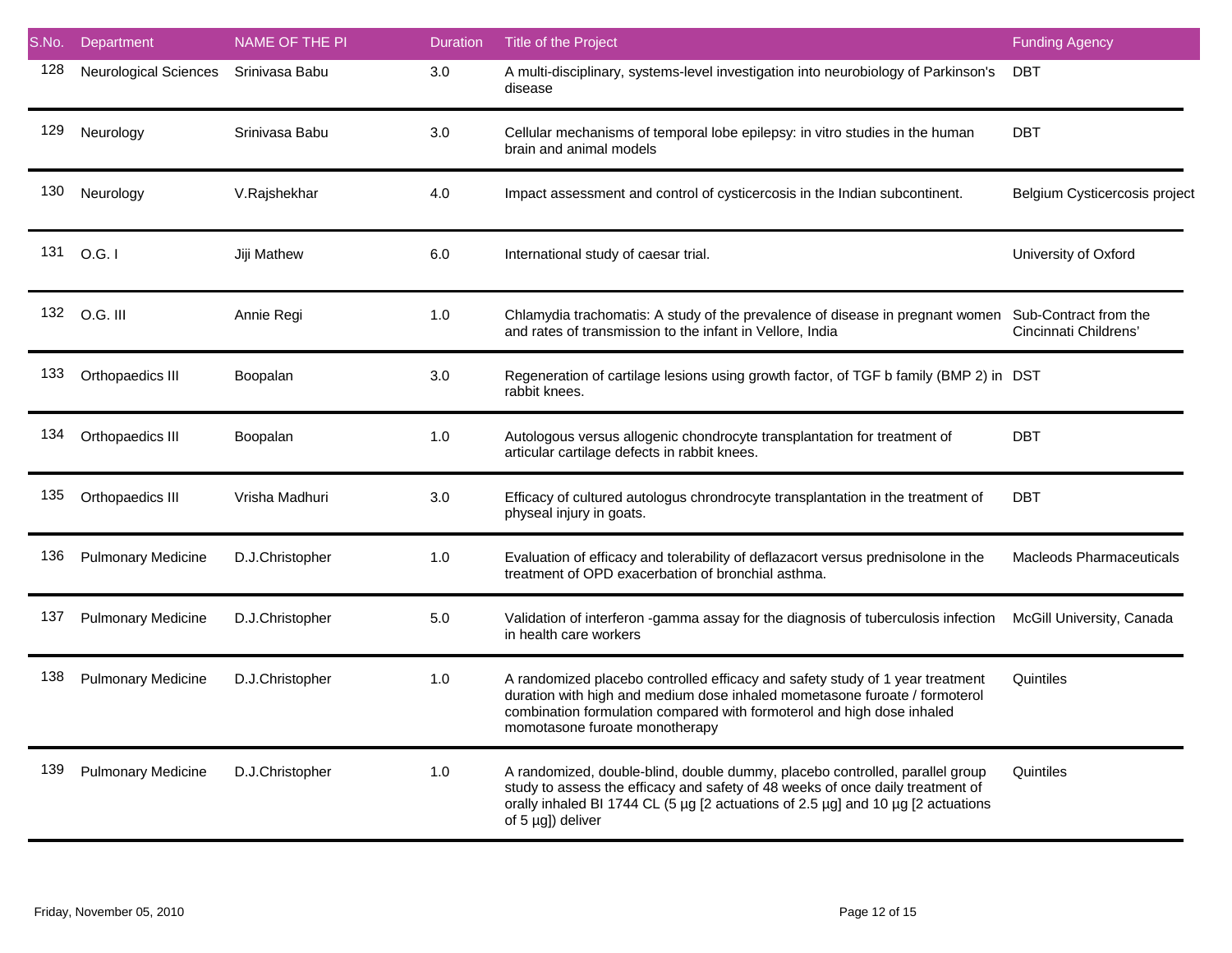| S.No. | Department                | <b>NAME OF THE PI</b>             | <b>Duration</b> | Title of the Project                                                                                                                                                                                                                                                     | <b>Funding Agency</b>                              |
|-------|---------------------------|-----------------------------------|-----------------|--------------------------------------------------------------------------------------------------------------------------------------------------------------------------------------------------------------------------------------------------------------------------|----------------------------------------------------|
| 140   | <b>Pulmonary Medicine</b> | D.J.Christopher                   | 0.3             | A 12 week treatment, multi-center, randomized, parallel group, double blind,<br>double dummy study to assess the superiority of indacaterol (150 µg o.d.) via a<br>SDDPI in patients with moderate to severe COPD, using salmeterol (50 µg b.i.d)<br>as an active compar | <b>Novartis</b>                                    |
| 141   | <b>Pulmonary Medicine</b> | D.J.Christopher                   | 1.0             | a phase IIIb multicenter, 52 week treatment, randomized, blinded, double<br>dummy, parallel group efficacy study comparing the effect of inhaled indacaterol<br>150µg o.d. vs inhaled tiotropium 18 µg o.d on lung function, rate of<br>exacerbations and related outcom | <b>Novartis</b>                                    |
| 142   | Radiology                 | Sridhar Gibikote / Shyam<br>Kumar | 1.0             | Measurement of properties of ultrasound for assessment of haemophilic<br>arthropathy with MRI correlation.                                                                                                                                                               | <b>Bayer Healthcare</b>                            |
| 143   | Radiotherapy              | Paul Ravindran                    | 3.0             | Investigation of radiation dose to patient during image guidance in radiotherapy                                                                                                                                                                                         | Department of Atomic Energy                        |
| 144   | Radiotherapy II           | Subhashini John                   | 1.1             | A randomized, doubled-blind, multicenter study of denosumab compared with<br>Zoledronic Acid (Zometa) in the Treatment of Bone metastases in subjects with<br>advanced breast cancer.                                                                                    | Amgen Inc. California                              |
| 145   | Radiotherapy II           | Subhashini John                   | 1.0             | Nanobiotechnology in anticancer therapy and development of nanoparticle<br>based drug delivery system of Temozolamide for central nervous system<br>tumours.                                                                                                             | <b>CMC-NCBS Collaboration</b>                      |
| 146   | Radiotherapy II           | Subhashini John                   | 0.6             | A multicenter, randomized, open label, two period, two treatment, two way<br>crossover, bioequivalence study comparing capecitabine tablets 500 mg<br>(Manufactured by Intas Pharmaceuticals Ltd., India) to the reference listed drug<br>XELODA 500mg tablets (Manufac  | <b>INTAS Pharmaceuticals Ltd,</b><br>&Roche Pharma |
| 147   | Radiotherapy II           | Subhashini John                   | 3.7             | A randomized, double blind, parallel group, multicentre, phase III study<br>comparing the efficacy and tolerability of Fulvestrant (FALSODEX fm) 500 mg<br>with Fulvestrant (FALSODEX fm) 250 mg in Postmenopausal women with<br>Oestrogen Receptor positive advanced br | Quintiles                                          |
| 148   | Radiotherapy II           | Subhashini John                   | 5.0             | A prospective observational longitudinal study to evaluate molecular markers for<br>disease staging and clinical response in breast carcinoma.                                                                                                                           | Triesta Sciences (I) Pvt. Ltd.<br>Bangalore        |
| 149   | Radiotherapy II           | Subhashini John                   | 2.0             | An open label, multicenter phase I/II study of selective cycling dependent kinase<br>inhibitor P276-00 in combination with radiation in subjects with recurrent and/or<br>locally advanced squamous cell carcinoma of head and neck                                      | Primal Life Sciences limited,<br>Mumbai            |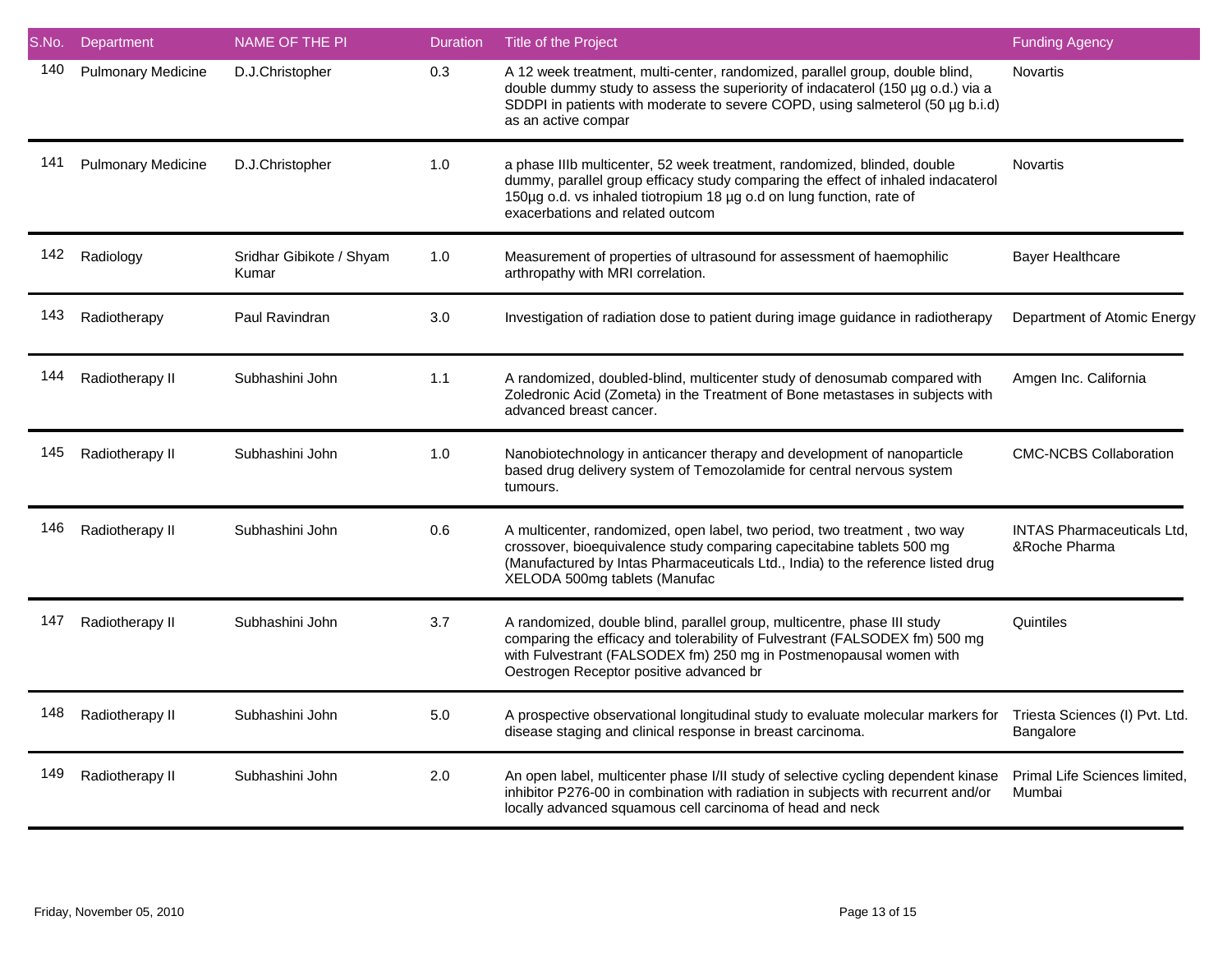| S.No. | Department      | <b>NAME OF THE PI</b> | <b>Duration</b> | Title of the Project                                                                                                                                                                                                                                                     | <b>Funding Agency</b>                                |
|-------|-----------------|-----------------------|-----------------|--------------------------------------------------------------------------------------------------------------------------------------------------------------------------------------------------------------------------------------------------------------------------|------------------------------------------------------|
| 150   | Radiotherapy II | Subhashini John       | 2.0             | An open label prospective multicentric study to evaluate the safety and efficacy<br>of BIOMAb-EGFRTM (Nimotuzumab) as induction and as induction and<br>maintenance therapy in combination with radiotherapy plus temozolomide<br>(Concomitant & Adjuvant) in Indian pat | Clinigene International<br><b>Private Limited</b>    |
| 151   | Radiotherapy II | Subhashini John       | 3.0             | Protocol: AP23573-07-302: A pivotal trial to determine the efficacy and safety of<br>AP23573 when administered as maintenance therapy to patients with Metastatic<br>soft-tissue or bone sarcomas.                                                                       | Aiad Pharmaceuticals, Inc.                           |
| 152   | Radiotherapy II | Subhashini John       | 2.0             | A phase 3, randomized, double-blind, placebo-controlled study of oral<br>talactoferrin in addition to best supportive care in patients with non small cell<br>lung cancer who have failed two or more prior treatment regimens                                           | Agennix Incorporated                                 |
| 153   | Radiotherapy II | Subhashini John       | 3.0             | Protocol EFC 10339 - International randomized study to evaluate the addition of<br>Docetaxel to the combination of Cisplatin-5 flurouracil (TCF) vs. Cisplatin-5<br>flurouracil (CF) in the induction treatment of nasopharyngeal carcinoma (NPC) in<br>children and ado | Sanofi-Synthelabo (India) Ltd.                       |
| 154   | <b>RUHSA</b>    | Rita Isaac            | $5.0$           | Impact of intestinal dysfunction on retroviral therapy in India.                                                                                                                                                                                                         | <b>NIH</b>                                           |
| 155   | <b>RUHSA</b>    | Rita Isaac            |                 | RUHSA Research project - Dr. Madelon Finkel                                                                                                                                                                                                                              | Weill Medical College of<br>Cornell University, USA. |
| 156   | <b>RUHSA</b>    | Rita Isaac            | 0.5             | Survey on assessing patient costs due to tuberculosis.                                                                                                                                                                                                                   | Canadian Institute for Health<br>Research            |
| 157   | SICU            | Nagamani Sen          | 1.0             | Prospective study on rate surveillance, risk factors process and costs of<br>Nosocomial infections in intensive care units (ICU).                                                                                                                                        | <b>Baxter Healthcare</b>                             |
| 158   | Stemcell        | M. Diana M.E. Otto    | 2.0             | Role of semaphorins and respective receptors in mesenchymal stem cells                                                                                                                                                                                                   | <b>DBT</b>                                           |
| 159   | Stemcell        | Prithi Rajan          | 2.0             | Definition of the role of ATM kinase in cellular differentiation and cancer                                                                                                                                                                                              | <b>DBT</b>                                           |
| 160   | Virology        | Asha Mary Abraham     | 3.0             | Multi-site monitoring of human influenza in India - Phase I.                                                                                                                                                                                                             | <b>ICMR</b>                                          |
| 161   | Virology        | <b>Mahesh Moorthy</b> | 1.0             | A multiplex real time PCR approach to determine viral etiology of acute lower<br>respiratory infections in children in a tertiary hospital in Tamil Nadu                                                                                                                 | <b>ICMR</b>                                          |